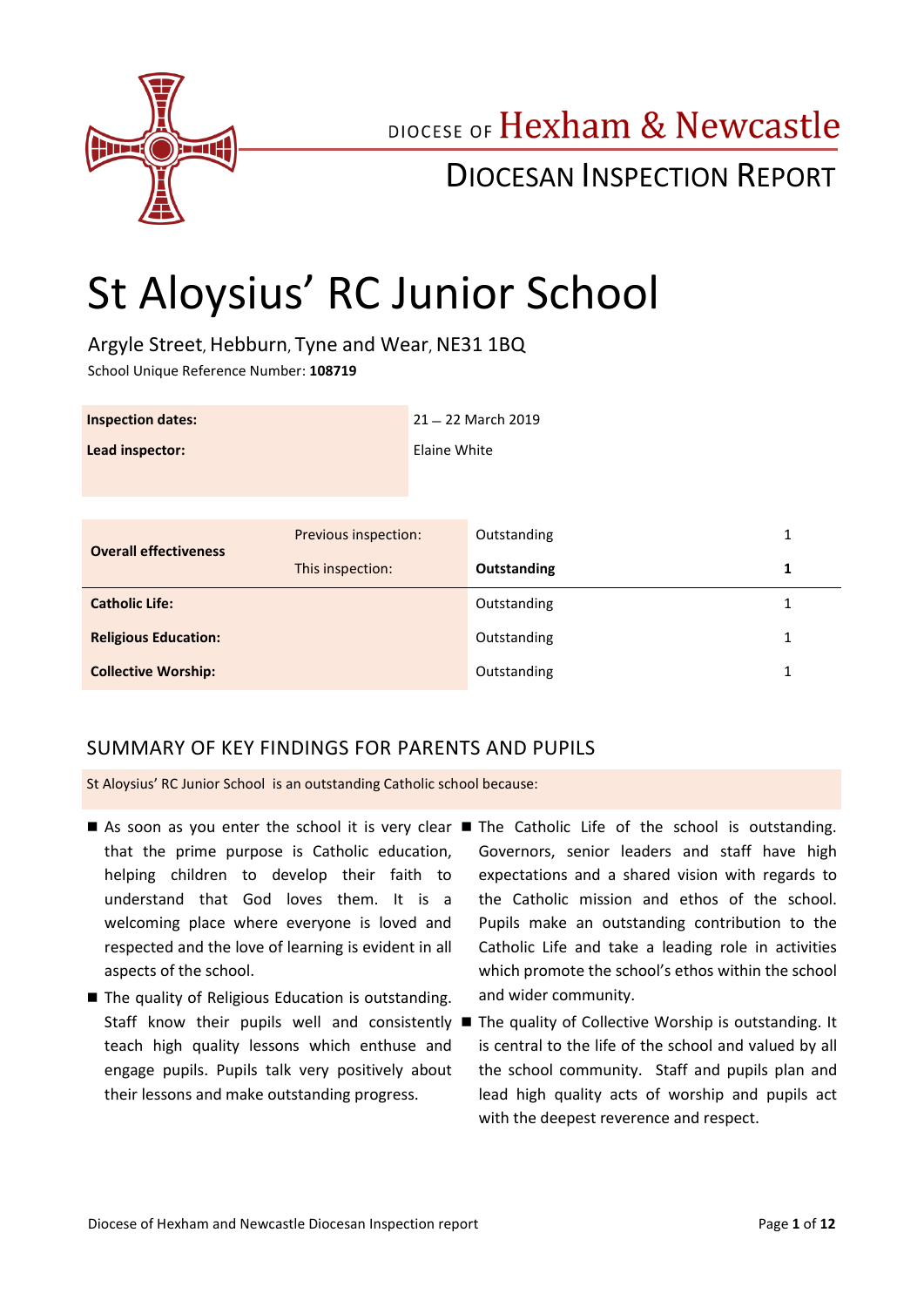# FULL REPORT

#### INFORMATION ABOUT THE SCHOOL

- St Aloysius' is an average sized school which serves the parish of St Aloysius and St James, Hebburn.
- It is federated with St Aloysius' Infant School, on the same site, and shares the same headteacher and governing body.
- The majority of pupils are white British. The proportion of pupils with a special educational need is average.
- The proportion of pupils known to be eligible for support through pupil premium funding is average.

#### WHAT DOES THE SCHOOL NEED TO DO TO IMPROVE FURTHER?

- $\blacksquare$  Continue to develop the quality of teaching by:
	- sharing best practice in creative Religious Education teaching throughout the school.
- $\blacksquare$  Continue to increase attainment for the most able pupils by:
	- continuing to ensure that high quality tasks and consistency of questioning in pupils' feedback enables all pupils, especially the more able, to attain the higher levels.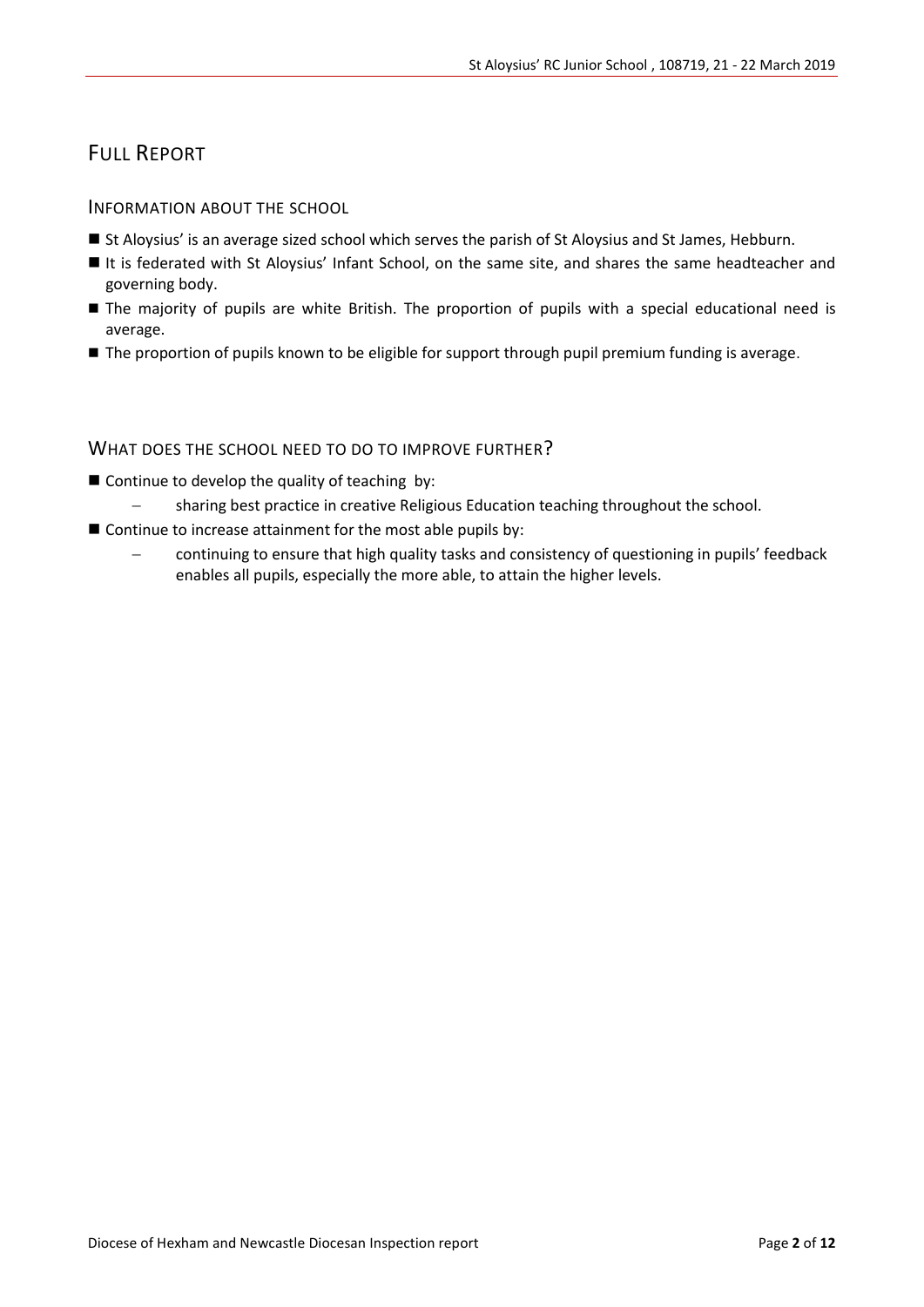1

1

# CATHOLIC LIFE

THE QUALITY OF THE CATHOLIC LIFE OF THE SCHOOL **1 1** 

- The extent to which pupils contribute to and benefit from the Catholic Life of the school.
- The quality of provision for the Catholic Life of the school.  $1 \t 1$
- How well leaders and managers promote, monitor and evaluate the provision for the Catholic Life of the school.

#### **The extent to which pupils contribute to and benefit from the Catholic Life of the school is outstanding.**

- All pupils throughout the school have a deep sense of belonging. They all enthusiastically embrace the opportunities the school provides for their personal and spiritual growth. They care for each other and willingly take on lead roles in the school community such as buddies for the younger pupils. The older pupils are excellent role models and command the respect and admiration of other pupils throughout the school. Pupils commented, 'We always feel very happy and safe at school because if you need support there is always someone there for you'*.*
- Throughout the school pupils work extremely well together demonstrating very positive and enthusiastic attitudes to all aspects of school life. Their behaviour is exemplary; pupils are extremely polite and considerate of others, demonstrating good emotional awareness.
- **Pupils express their own beliefs with confidence and have a very good understanding of** how their faith impacts on their own lives and others. They are very proud of their school, their religious backgrounds and beliefs and are able to discuss their own spirituality with confidence. They say they feel valued and they can clearly articulate the importance of the Gospel values and how their school is helping them to become better people.
- **Pupils are alert to the needs of others both locally and globally. They respond passionately** to issues of social injustice through prayer, fundraising activities and service to others such as supporting the work of HCPT, Children in Need, St Oswald's Hospice, Salvation Army, Fr Sanjay for the Third World as well as raising money to support Coloma School in Uganda.
- Relationships with parents, parish and the wider community are excellent. Pastoral care throughout the school is outstanding. Parents commented, 'St Aloysius' is one big family community – children feel safe and are confident because they are truly loved by all of the staff at St Aloysius'*.*
- All pupils demonstrate respect and show reverence to the rites and traditions of their faith. They are very proud of their religious identity and there is an enthusiastic and active involvement in school and parish celebrations. Pupils actively seek to become altar servers following their First Holy Communion.
- The mission statement is central to the life of the school community; there is a deep sense of ownership and full commitment to promoting a learning community based on the Gospel Values of love, tolerance and forgiveness where the achievements of everyone are recognised and celebrated; 'I have come that you may have life, and have it to the full'.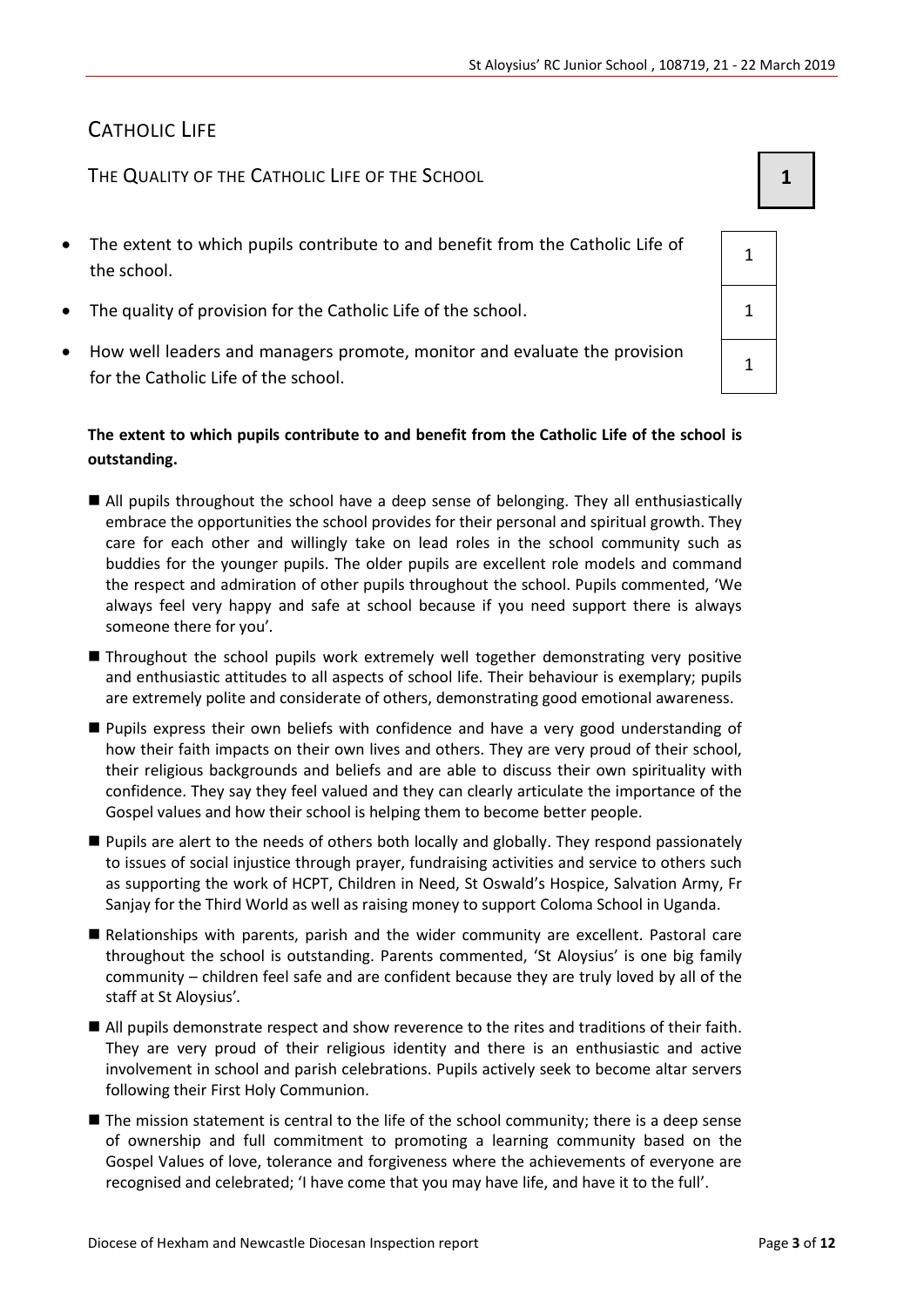#### **The quality of provision for the Catholic Life of the school is outstanding.**

- The provision for the Catholic Life of the school has the highest possible priority with the school's vision statement, 'Striving for excellence, inspired by Gospel values*'*, permeating throughout the school, ensuring that Christ is at the centre of all that takes place at St Aloysius'.
- From the moment you enter St Aloysius' it is apparent that this is a school committed to the Catholic tradition and ethos. A strong team spirit amongst all staff, parents, governors and children, sharing knowledge and good practice, is common place. Relationships are a strength of the school.
- **People are at the heart of this nurturing, family community. All are valued and welcomed.** Faith is modelled and staff work tirelessly to put the school's inclusive mission into practice. Policy and practice evidence an explicit commitment to all in society, particularly the most vulnerable and needy. Strong relationships and mutual respect between leadership, staff and parents are a feature of the school. As a result pastoral care provision is outstanding, reflecting concern for the welfare of all. A number of staff are trained counsellors and mentors offering regular support to children through a successfully developed Rainbows Programme.
- St Aloysius' has a vibrant and engaging learning environment where focal points, prayer spaces and displays linked to the church's seasons provide many quality opportunities to reflect, pray and celebrate its Catholic character.
- Personal and social education (PSE) and relationships and sex education (RSE) programmes refer to Catholic teachings and principles and are in line with the Diocesan policy.
- The mental health and well-being agenda filters through every aspect of daily teaching and learning at St Aloysius' and is a strength of the school. Staff are trained leaders in the mental health programme and the school is actively leading in this area with mental health champions effectively supporting future developments.

#### **How well leaders and managers promote, monitor and evaluate the provision for the Catholic Life of the school is outstanding.**

- The leadership of the school in promoting the Catholic Life is outstanding.
- The Catholic Life of the school is given the highest possible priority by leaders which is reflected in the accurate self-evaluation and is a coherent reflection of rigorous monitoring and explicit focus.
- The headteacher is a very positive presence around the school and, together with the senior leadership team, has a very clear understanding of Catholic education and the role of the Catholic school. Together they very effectively promote, monitor and evaluate the provision for the Catholic Life of the school. They have a deep commitment to the Church's mission in education; personal development and high quality care is paramount. They are outstanding role models providing very clear direction for improvement and ensure that opportunities for pupils' spiritual and moral development are frequent and have significant impact.
- Staff, particularly those who are new to the school, are very well supported. They are very appreciative of the support given to them as they progress on their personal journey of faith.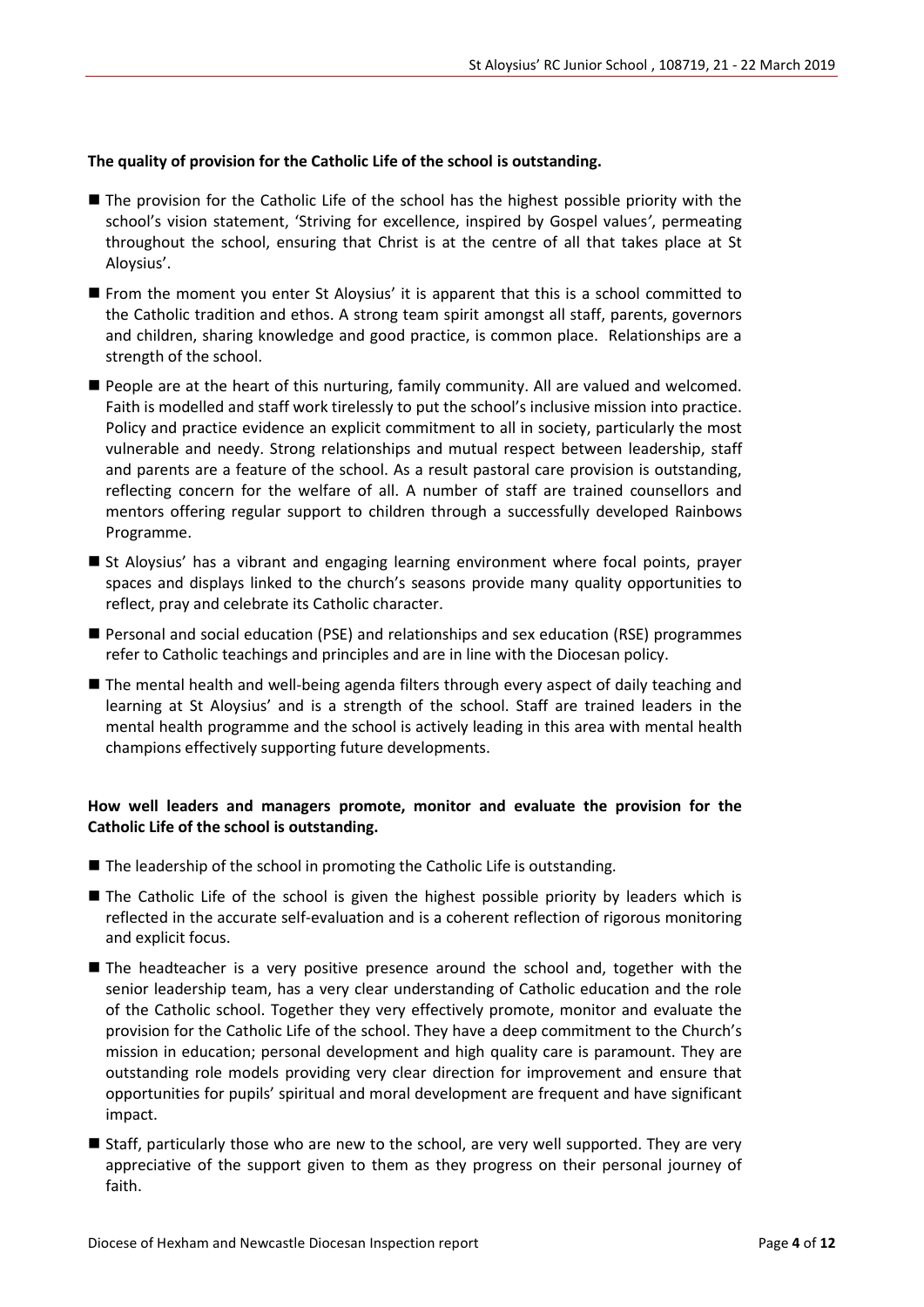Governors involve themselves wholeheartedly in the life of the school and are fully committed to promoting the religious and spiritual life. Together with the headteacher and senior leaders of the school they have a clear vision and high aspirations for future developments. Their strong promotion of Catholic values is clearly shared by the whole community who demonstrate great pride in their school. They discharge their statutory and canonical duties well, working very effectively with the staff, headteacher and senior leaders, committed to upholding the strong caring ethos that exists throughout. They are passionate about the school's mission, are actively involved in its evaluation and are ready to challenge as well as support where necessary.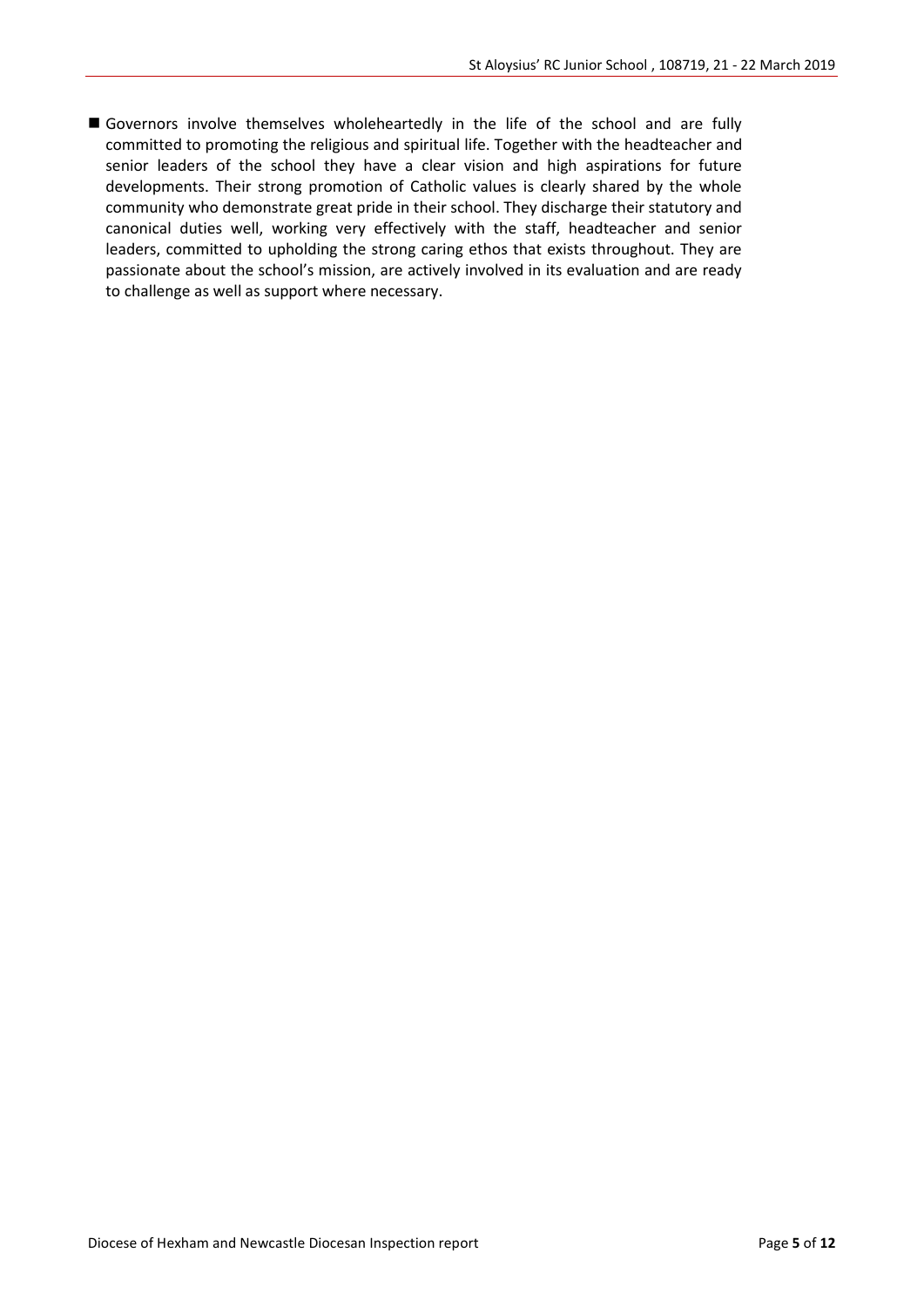# RELIGIOUS EDUCATION

# The Quality of Religious Education **1 1 1**

- How well pupils achieve and enjoy their learning in Religious Education. 1
- The quality of teaching and assessment in Religious Education. 1
- How well leaders and managers promote, monitor and evaluate the provision for Religious Education.

#### **How well pupils achieve and enjoy their learning in Religious Education is outstanding.**

- Pupils demonstrate passion and commitment in their lessons. They have a very positive attitude and speak enthusiastically about their learning and want to do well. Books are extremely well presented with a high standard of work and an interesting variety of activities which provide challenge. Pupils in all classes take pride in their work. One child commented, *'*I like Religious Education because the teachers make it fun!*'.*
- **Pupils value and appreciate the support they receive from their teachers. In all lessons** observed across the school, pupils concentrated well and were rarely off task ensuring that behaviour for learning is outstanding.
- Pupils understand how well they are achieving in Religious Education. Teachers' marking and annotations in pupils' books show that there is outstanding progress across the school. Pupils respond well to advice given to help them take the next steps in their learning.
- Pupils identified as having a special educational need make good progress because their needs are accurately identified and they are very well supported by skilled teaching assistants.
- Overall outcomes for pupils in Religious Education are outstanding. Pupils enter the junior school with knowledge and skills that are typically expected for their age. They make good progress throughout key stage 2 with attainment broadly in line, or above, Diocesan averages. Individual exercise books indicate that pupils have access to a wide range of quality and challenging activities.
- **Pupils are religiously literate and most are very articulate and thoughtful in their responses.**
- Highly effective systems are in place to evaluate the progress of individual pupils. Inspection findings and evidence provided by the school show no noticeable differences between groups of learners.

#### **The quality of teaching and assessment in Religious Education is outstanding.**

 Overall, teaching and assessment throughout the school is outstanding. Teachers demonstrate high expectations, plan interesting lessons and set appropriate targets for pupils to achieve in their work based upon increasingly accurate assessment. They are continuing to fine tune differentiation when planning to ensure that activities are consistently matched to pupils' ability.

| $\overline{1}$ |  |
|----------------|--|
| 1              |  |
| 1              |  |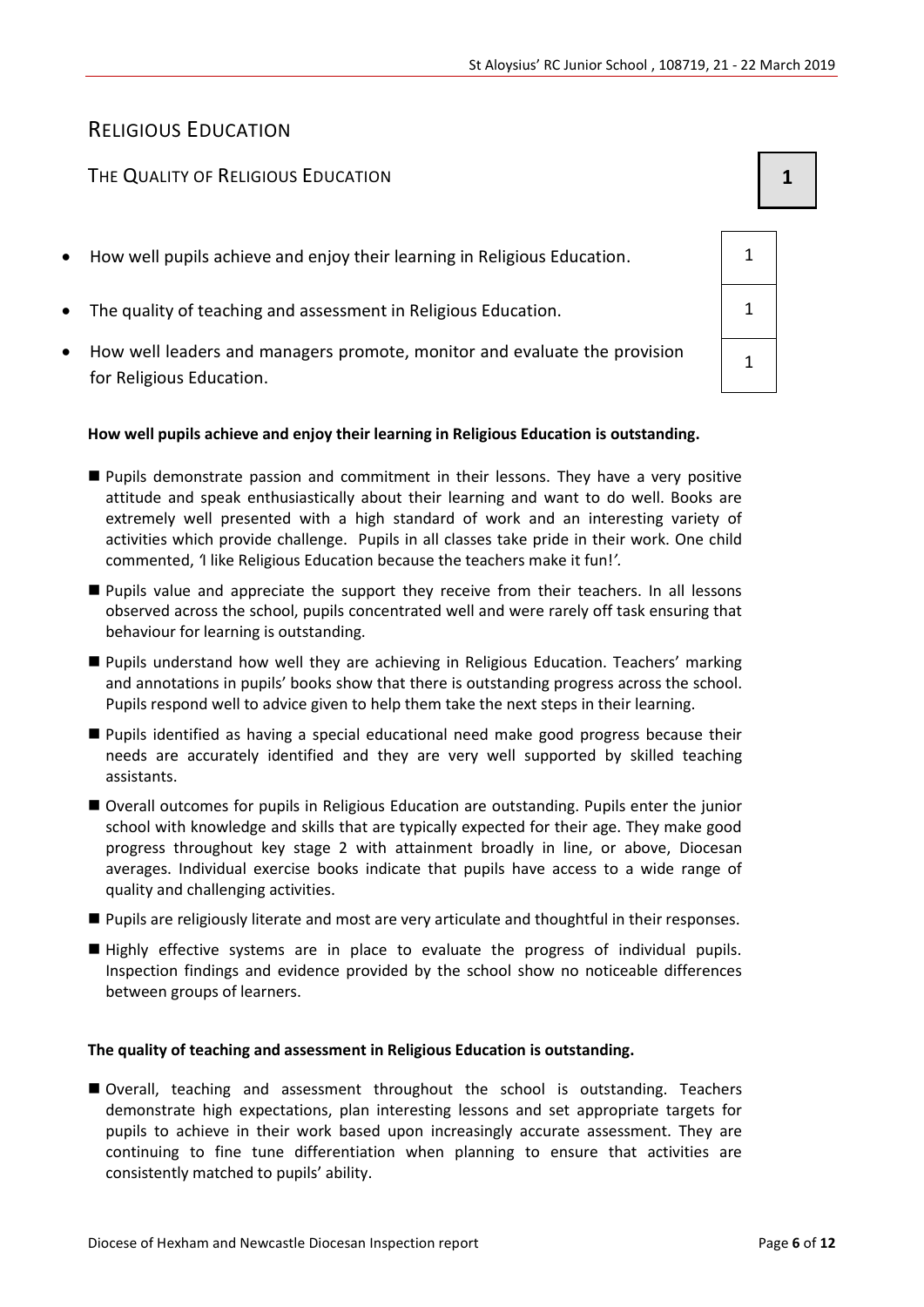- Teachers have very high expectations of work and behaviour which are communicated effectively to pupils. They are knowledgeable and confident in their teaching and use a wide range of resources creatively, ensuring that children are engaged and motivated in their learning. They are committed to achieving the best possible outcomes for their pupils.
- The school has a highly effective assessment and tracking system to monitor pupils' progress and achievement in Religious Education which informs planning and ensures that pupils are continually challenged.
- Marking and feedback are high quality and pupils regularly respond to feedback which enables their outstanding progress. Pupils are involved in self-assessment and this is well embedded across the school.
- Assessments are regular and systematic and both internal and external moderation indicate levelling is accurate.
- Teaching assistants are highly skilled and make a very positive contribution to pupils' learning.
- The teaching of Religious Education across the school has a high profile, meets the requirements of the Bishops' Conference and contributes very effectively to the pupils' spiritual and moral development.

#### **How well leaders and managers promote, monitor and evaluate the provision for Religious Education is outstanding.**

- **The role of Religious Education coordinator is given high priority within the school which** ensures that Religious Education has a high profile. The coordinator, senior leadership team and headteacher work closely together to ensure that all staff feel supported and valued.
- Senior leaders conduct a range of systematic monitoring activities relating to provision and outcomes in Religious Education. Their analysis provides a firm basis for appropriate and accurate diagnosis of the school's strengths and areas for development. They make very good use of professional development opportunities to support all staff.
- Leaders carry out monitoring and analysis of teaching and learning on a regular basis and the school improvement plan identifies very clear steps for ongoing development. Religious Education is given a high priority within the school improvement plan.
- The deeply committed senior leadership team and Religious Education coordinator are ambitious for the school and have the professional drive and religious conviction to ensure that Religious Education continues to move forward.
- The governing body fulfils its role extremely well with regards to Religious Education, offering support but also confident in their ability to challenge. Governors are kept well informed of the priorities identified to bring about further improvement. They are regular visitors to the school and are totally committed and dedicated to ensure that St Aloysius' continues to grow in strength.
- The Religious Education curriculum meets the requirements of the Bishops' Conference; it is well resourced and contributes very effectively to the pupils' spiritual and moral development.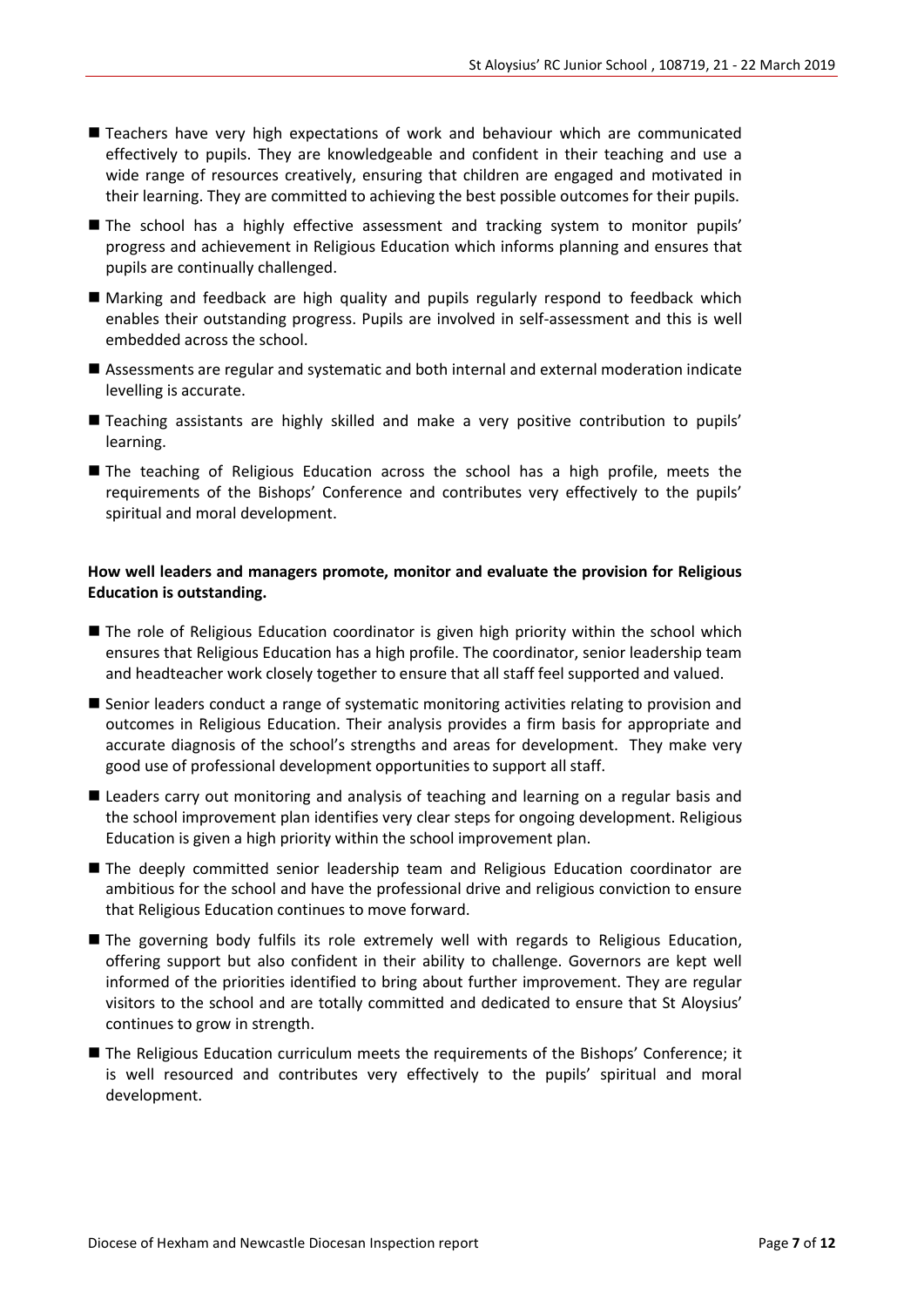# COLLECTIVE WORSHIP

# THE QUALITY OF COLLECTIVE WORSHIP **1 1**

- How well pupils respond to and participate in the school's Collective Worship. 1
- The quality of provision for Collective Worship.
- How well leaders and managers promote, monitor and evaluate the provision for Collective Worship.

### **How well pupils respond to and participate in the school's Collective Worship is outstanding.**

- All pupils are truly inspired by, enthusiastic and respectful in their response to Collective Worship. They listen intently, show respect and offer heartfelt responses; they speak confidently, use drama and dance with feeling and sing joyously.
- Pupils throughout the school are able to articulate what being part of a prayerful community means to them, one child said, 'We like to pray because we want to be closer to God'*.*
- Pupils are engaged fully with worship and reflect deeply on the Gospel. They regularly prepare and lead the prayer life and do so with enthusiasm, confidence and expert understanding of the liturgical year. They are very confident in using resources and helping to create an atmosphere conducive to prayer, using silence and visual prompts as well as liturgical dance.
- Pupils are at the heart of regular and frequent school celebrations and participate enthusiastically in voluntary prayer sessions at lunchtimes with the school chaplain.
- Pupils show a deep respect for other faiths and are very aware that religious beliefs are important; this is reflected in the manner in which pupils prepare and participate in prayer and liturgies.
- **Pupils are confident and at ease in sharing their prayers with others.**
- There is a calm and peaceful ethos which pervades the school and this is reflected in the pupils' outstanding behaviour and consideration for others.

## **The quality of provision for Collective Worship is outstanding.**

- There is a clear policy for Collective Worship which is central to the life of the school and makes a significant contribution to the moral and spiritual needs of the pupils.
- St Aloysius' is a deeply prayerful community. Prayer and worship permeate the school day and are deeply embedded in the daily practice of the school. The prayer room is at the heart of the school and all classes use this special place for both formal and informal liturgies and prayer times. Dependent upon the age of the children, they are increasingly able to create an atmosphere for prayer and respect for Jesus' presence through silence

| 1 |  |
|---|--|
| 1 |  |
| 1 |  |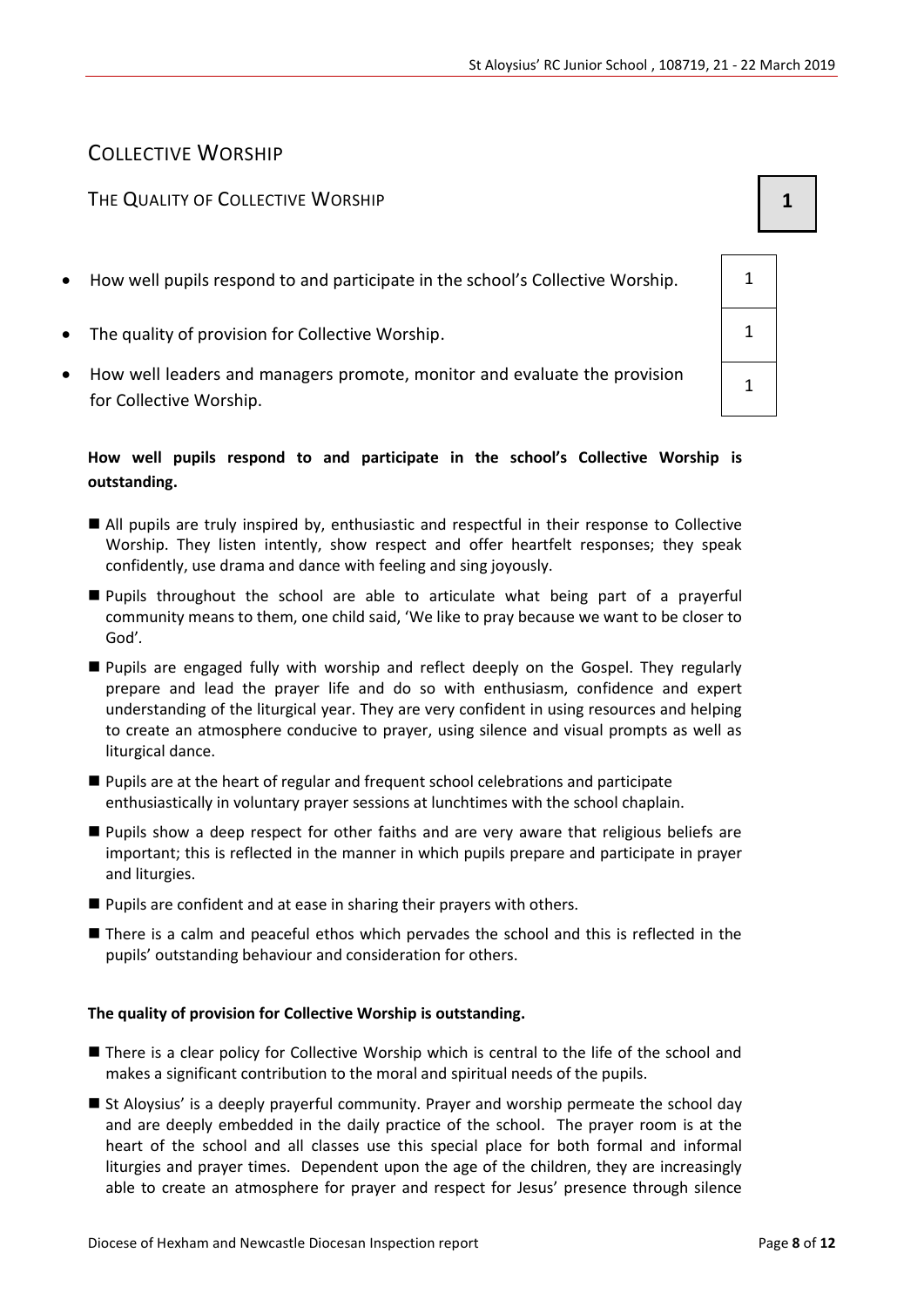and personal reflection.

- The school Chaplain ensures that high quality and interactive focal points and prayer spaces are evident throughout the school providing further encouragement for independent reflection and prayer.
- Acts of worship are well resourced and age appropriate, centred on themes and messages which are easily accessible to pupils. A planned programme of liturgies, Masses and other liturgical celebrations provide many opportunities for participation from the wider school and parish community.
- Developing the spirituality of all is seen as central in supporting the Catholic ethos of the school and this ensures that the needs of all pupils are very well met.
- **The school welcomes families to participate in worship on a regular basis, which is well** received. Families are becoming increasingly more involved in the pupils' religious development through such things as the travelling crib, rosary bags and Lenten boxes.
- There is a great sense of community at all levels which is evident in the quality of relationships that exist between everyone, staff, governors, pupils and parents. One parent commented, 'St Aloysius' is a great school with very caring staff who go beyond their duty to care for everyone'*.*
- Pastoral care for all pupils is outstanding as a result of all stakeholders. Clear policies and procedures are in place, which are rooted in Gospel values.

#### **How well leaders and managers promote, monitor and evaluate the provision for Collective Worship is outstanding.**

- All staff throughout the school demonstrate expert knowledge of how to plan and deliver quality liturgy and worship. They understand the Church's liturgical year and traditions and are outstanding role models to their pupils. The headteacher, along with the chaplain and senior leaders of the school, show a real depth of passion and commitment and have a clear vision and sense of direction and understanding of what is required to ensure high quality Collective Worship throughout the school.
- The headteacher, parish priest and staff are excellent role models for the children and contribute significantly to the spiritual and moral development of the pupils.
- Highly effective systems and structures are embedded throughout the school which allows quality Collective Worship to take place across the school.
- The headteacher ensures that all staff throughout the school receive the quality formation that they require in the development of spiritual and liturgical understanding.
- The views of pupils, staff and parents are sought through informal meetings, parent forums, questionnaires, etc. and are valued by the governors and senior leadership team of the school. Parents describe the many opportunities to pray with their children as a genuine strength of the school.
- $\blacksquare$  The dedication and commitment of the senior leaders and governors in the school are instrumental in the drive to provide high quality Collective Worship and quality prayer life throughout the school.
- **E** Leaders ensure that pupils have excellent sacramental preparation, working closely with the parish priest, school chaplain and catechists.
- Interviews with governors, the parish priest and headteacher, along with the scrutiny of both pupil, staff and parent questionnaires, reflect the importance of true partnership,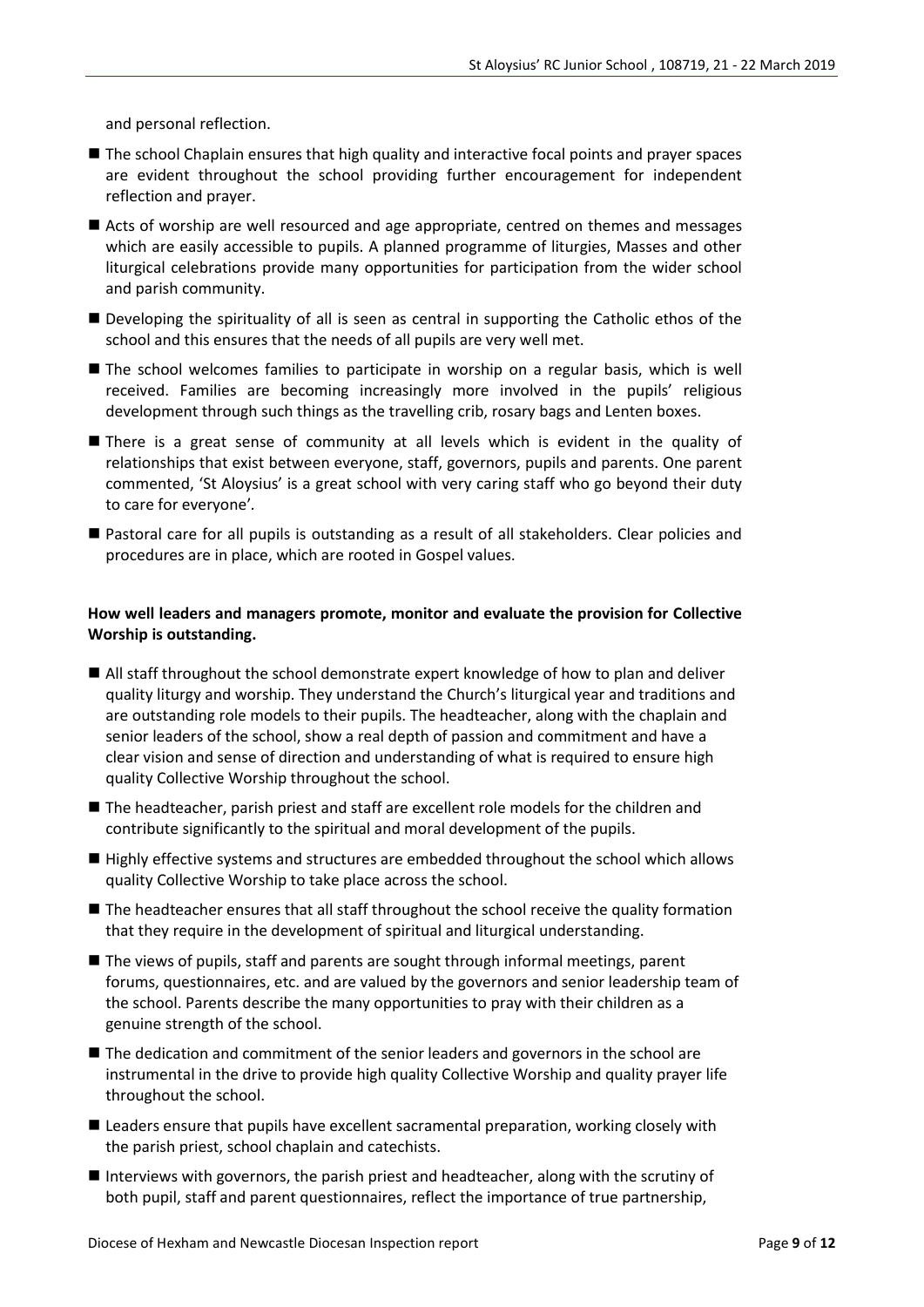evaluation and a mission to ensure the very best for all pupils at St Aloysius' school.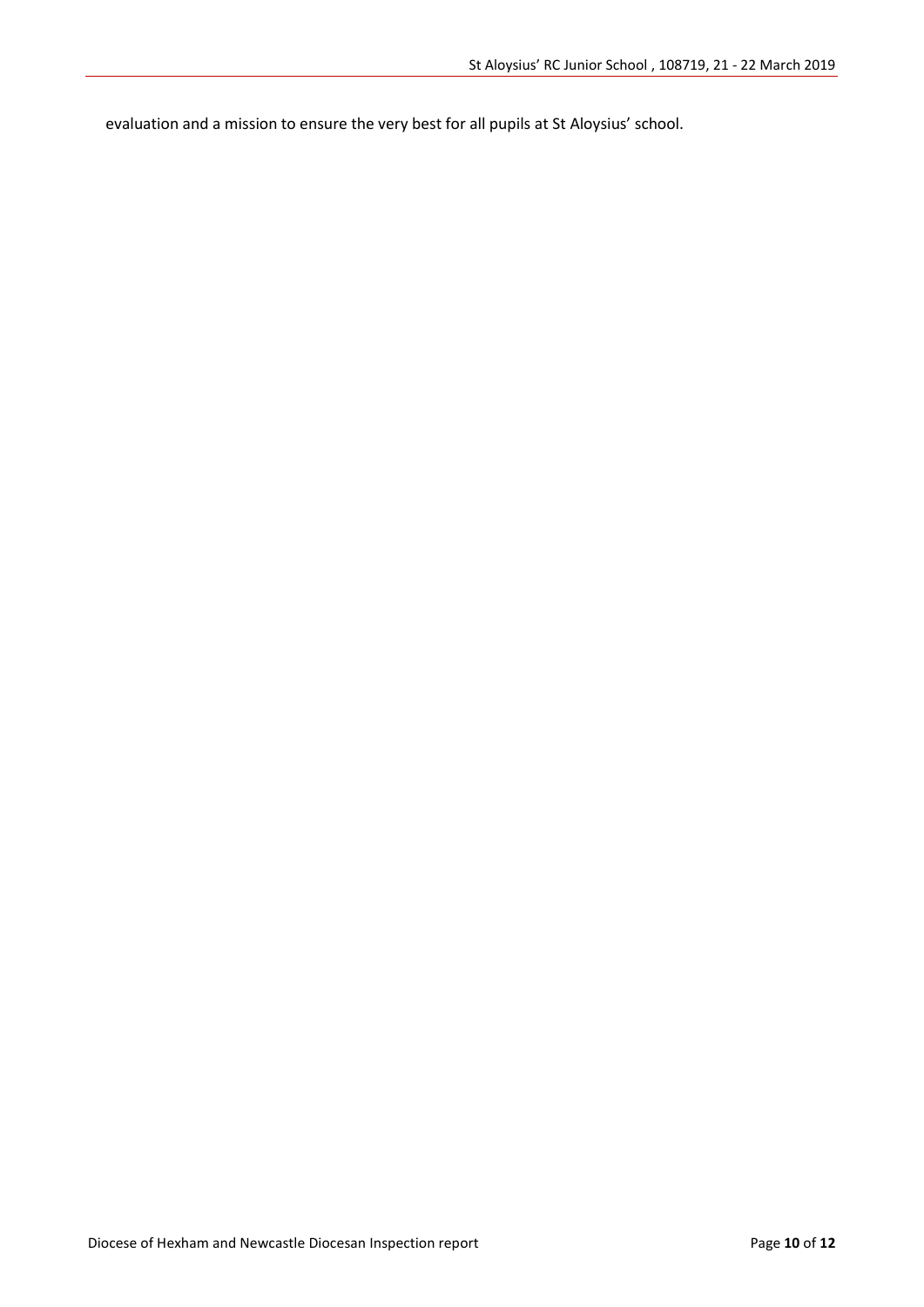# SUMMARY OF INSPECTION JUDGEMENTS

# **HOW EFFECTIVE THE SCHOOL IS IN PROVIDING CATHOLIC EDUCATION: 1**

| <b>CATHOLIC LIFE:</b>                                                                                             | $\mathbf 1$ |
|-------------------------------------------------------------------------------------------------------------------|-------------|
| The extent to which pupils contribute to and benefit from the Catholic<br>Life of the school.                     |             |
| The quality of provision for the Catholic Life of the school.                                                     |             |
| How well leaders and managers promote, monitor and evaluate the<br>provision for the Catholic Life of the school. |             |

|                                                                                              |  |  |   |   |  | <b>RELIGIOUS EDUCATION:</b>                          |  |
|----------------------------------------------------------------------------------------------|--|--|---|---|--|------------------------------------------------------|--|
| How well<br>Education.                                                                       |  |  |   |   |  | pupils achieve and enjoy their learning in Religious |  |
| The quality of teaching and assessment in Religious Education.                               |  |  |   | 1 |  |                                                      |  |
| How well leaders and managers monitor and evaluate the provision<br>for Religious Education. |  |  | 1 |   |  |                                                      |  |
|                                                                                              |  |  |   |   |  |                                                      |  |

| <b>COLLECTIVE WORSHIP:</b>                                                                           |   |
|------------------------------------------------------------------------------------------------------|---|
| How well pupils respond to and participate in the school's Collective<br>Worship.                    |   |
| The quality of provision for Collective Worship.                                                     | 1 |
| How well leaders and managers promote, monitor and evaluate the<br>provision for Collective Worship. |   |